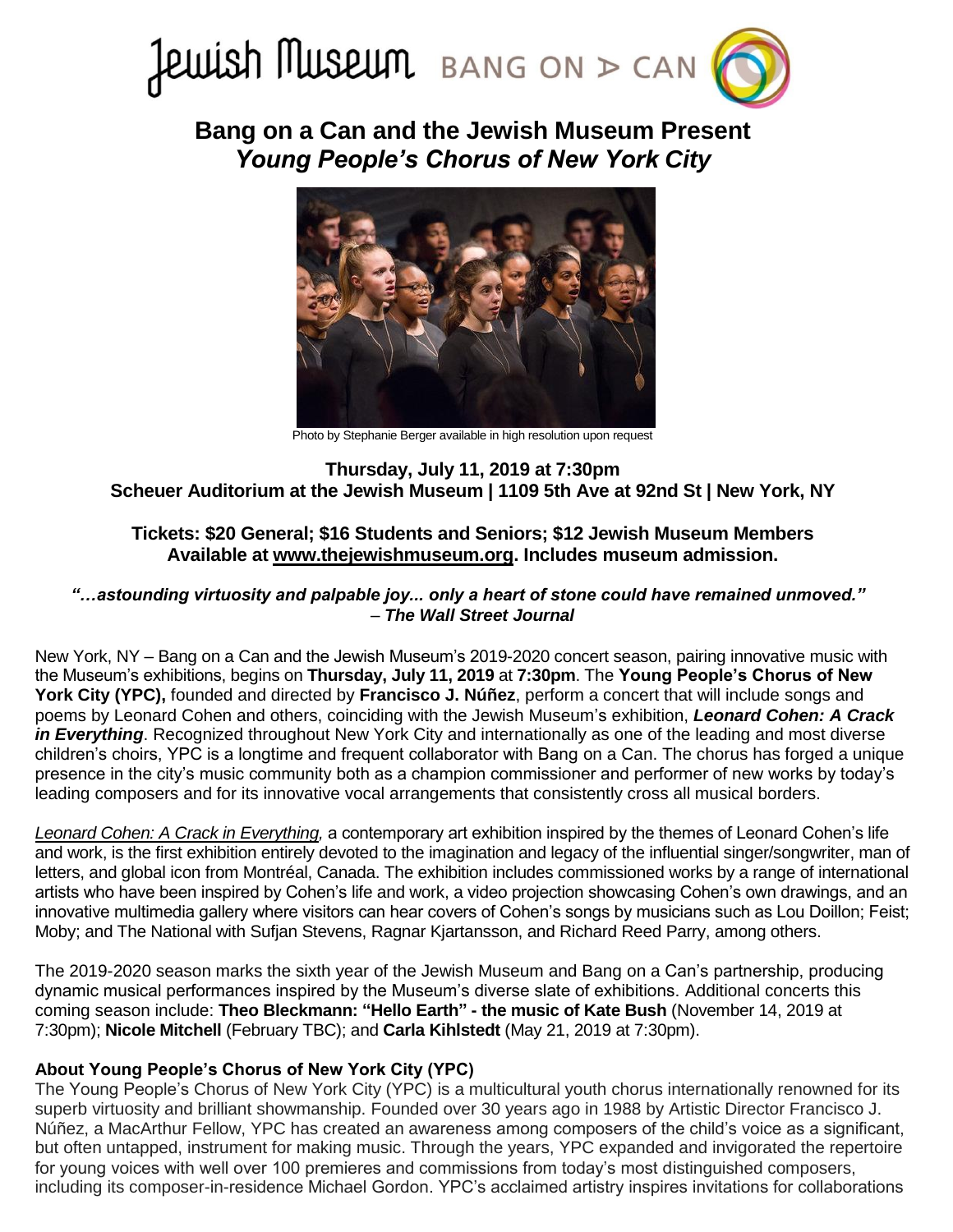and performances from a global array of festivals, cultural institutions, and cities on four continents. YPC was the first American chorus to win first prize in the 54-year history of the European Broadcasting Union's *Let the Peoples Sing* choral competition, the first youth chorus to open Lincoln Center's venerable Mostly Mozart Festival, and the only North American chorus to be named "Choir of the World" in the 34-year history of the International Choral Kathaumixw Competition in British Columbia. Recently, YPC was honored to be invited by Julia Wolfe to join the New York Philharmonic in the world premiere performances of her acclaimed *Fire in My Mouth*. Each year over 2,000 New York City children benefit musically, academically, and socially through their participation in YPC's afterschool and in-school programs. Today, YPC is reaching hundreds more outside of the city through its YPC National program in New Jersey, Texas, Georgia, and the Dominican Republic. Among YPC's many awards is America's highest honor for youth programs, a National Arts and Humanities Youth Program Award.

#### **About Francisco J. Núñez**

Francisco J. Núñez, a MacArthur Fellow and Musical America's 2018 Educator of the Year, is a composer, conductor, visionary, leading figure in music education, and the artistic director/founder of the Young People's Chorus of New York City (YPC). Since he founded YPC in 1988, Mr. Núñez has heightened an awareness of the ability of children to rise to unforeseen levels of artistry. Mr. Núñez also leads the University Glee Club of New York City, its fifth conductor since the all-men's chorus was established in 1894. He is sought after nationwide as a guest conductor by professional orchestras and choirs, as a master teacher, and a frequent keynote speaker as a leading authority on the role of music in achieving equality and diversity for children in today's society. Mr. Núñez composes countless compositions and arrangements in all musical formats and styles for choirs, orchestras, and solo instruments and has received an ASCAP Victor Herbert Award, the New York Choral Society's Choral Excellence Award, and Bang on a Can's Visionary Award. Musical America Worldwide named him among 30 "Influencers" for his contributions to the music industry, NYU Steinhardt honored him with its Distinguished Alumnus Achievement Award; and he holds Honorary Doctor of Music degrees from both Ithaca College and Gettysburg College.

**Tickets for the July 11, 2019 program are \$20 general public; \$16 students and seniors; and \$12 for Jewish Museum members and Bang on a Can list members, and include exhibition admission prior to the performance. Further program and ticket information is available by calling 212.423.3337 or at [TheJewishMuseum.org/calendar.](http://thejewishmuseum.org/calendar) The Jewish Museum is located at Fifth Avenue and 92nd Street, NYC.**

#### **Support**

Public programs are made possible, in part, through public funds from the New York City Department of Cultural Affairs in partnership with City Council and the New York State Council on the Arts with the support of Governor Andrew M. Cuomo and the New York State Legislature.

# **About Bang on a Can**

Bang on a Can is dedicated to making music new. Since its first Marathon concert in 1987, Bang on a Can has been creating an international community dedicated to innovative music, wherever it is found. With adventurous programs, it commissions new composers, performs, presents, and records new work, develops new audiences, and educates the musicians of the future. Bang on a Can is building a world in which powerful new musical ideas flow freely across all genres and borders. Bang on a Can plays "a central role in fostering a new kind of audience that doesn't concern itself with boundaries. If music is made with originality and integrity, these listeners will come." (*The New York Times*)

Bang on a Can has grown from a one-day New York-based Marathon concert (on Mother's Day in 1987 in a SoHo art gallery) to a multi-faceted performing arts organization with a broad range of year-round international activities. "When we started Bang on a Can, we never imagined that our 12-hour marathon festival of mostly unknown music would morph into a giant international organization dedicated to the support of experimental music, wherever we would find it," write Bang on a Can Co-Founders Michael Gordon, David Lang and Julia Wolfe. "But it has, and we are so gratified to be still hard at work, all these years later. The reason is really clear to us – we started this organization because we believed that making new music is a utopian act – that people needed to hear this music and they needed to hear it presented in the most persuasive way, with the best players, with the best programs, for the best listeners, in the best context. Our commitment to changing the environment for this music has kept us busy and growing, and we are not done yet."

Current projects include the new **LOUD Weekend at MASS MoCA**; **The People's Commissioning Fund**, a membership program to commission emerging composers; the **Bang on a Can All-Stars**, who tour to major festivals and concert venues around the world every year; recording projects; the **Bang on a Can Summer Music**